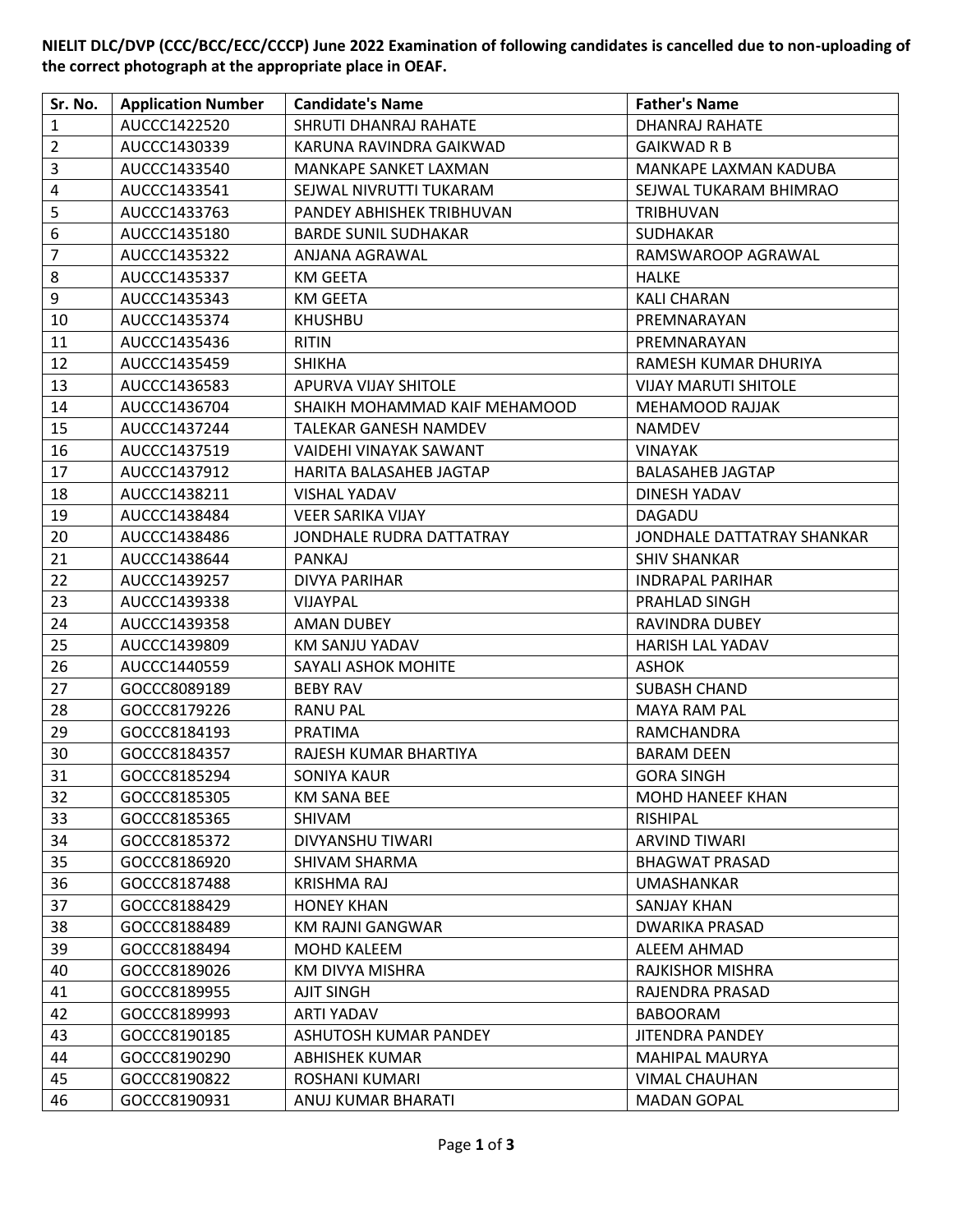| Sr. No. | <b>Application Number</b> | <b>Candidate's Name</b>      | <b>Father's Name</b>      |
|---------|---------------------------|------------------------------|---------------------------|
| 47      | GOCCC8191074              | <b>VIVEK KUMAR</b>           | <b>SURENDRA KUMAR</b>     |
| 48      | GOCCC8191092              | <b>ANKITA PAL</b>            | <b>GIRAJA SHANKAR PAL</b> |
| 49      | GOCCC8191259              | <b>CHANDA YADAV</b>          | VIJAY KUMAR YADAV         |
| 50      | GOCCC8191357              | <b>KULDEEP SINGH</b>         | <b>CHANDRA PAL SINGH</b>  |
| 51      | GOCCC8191498              | MUKESH YADAV                 | SURENDRA NATH YADAV       |
| 52      | GOCCC8191827              | <b>ANJALI GUPTA</b>          | RAM KAILASH GUPTA         |
| 53      | GOCCC8192337              | <b>SHARAD CHAUDHARY</b>      | <b>SURENDRA SINGH</b>     |
| 54      | GOCCC8192465              | <b>RAHUL SINGH</b>           | <b>ANIL SINGH</b>         |
| 55      | GOCCC8194036              | <b>GOPAL</b>                 | RAM CHANDRA               |
| 56      | GOCCC8195647              | <b>ABHISHEK</b>              | <b>NAND LAL</b>           |
| 57      | GOCCC8195681              | SHOBHIT SINGH                | <b>ARJUN SINGH</b>        |
| 58      | GOCCC8195700              | SANJANA                      | <b>RAM BRIJ</b>           |
| 59      | GOCCC8195722              | AMAN RAO                     | AWADHESH KUMAR            |
| 60      | GOCCC8195817              | <b>GIRIRAJ VYAS</b>          | ARUN KUMAR VYAS           |
| 61      | GOCCC8195839              | <b>NISHA MAURYA</b>          | <b>SUKH DEV</b>           |
| 62      | GOCCC8196661              | ANSHUL CHAUDHARY             | DHARMENDAR KUMAR          |
| 63      | GOCCC8196939              | <b>DIVYA PANDEY</b>          | <b>ANURAG PANDEY</b>      |
| 64      | GOCCC8196988              | <b>AMAR SINGH</b>            | SHREEKRISHNA              |
| 65      | GOCCC8197411              | <b>ADITYA PUNDHIR</b>        | ANIL KUMAR PUNDHIR        |
| 66      | GOCCC8198641              | <b>NITIN SINGH</b>           | <b>BRIJBHAN SINGH</b>     |
| 67      | GOCCC8199407              | <b>REESHU</b>                | <b>RAM PRAVESH</b>        |
| 68      | GOCCC8199455              | <b>RAVI CHAUBEY</b>          | <b>ANIL CHAUBEY</b>       |
| 69      | GOCCC8199471              | <b>SHASHANK SINGH</b>        | <b>VINAY KUMAR SINGH</b>  |
| 70      | GOCCC8202245              | SHIVAM                       | <b>VINOD KUMAR</b>        |
| 71      | GOCCC8202330              | KHUSHABOO DEVI               | <b>SUMAN DEVI</b>         |
| 72      | GOCCC8203135              | KM ANJALI DEVI               | RADHE SHYAM GAUD          |
| 73      | GOCCC8203495              | NIKHIL SHARMA                | <b>ASHOK SHARMA</b>       |
| 74      | GOCCC8204945              | YASH SAINI                   | <b>RAKESH SAINI</b>       |
| 75      | GOCCC8205247              | JYOTI MADDHESHIYA            | ASHA RAM MADDHESHIYA      |
| 76      | GOCCC8205411              | <b>ANSHIKA DUBEY</b>         | <b>MANOJ KUMAR DUBEY</b>  |
| 77      | GOCCC8207850              | <b>KUMARI SANGEETA</b>       | SHIVPOOJAN                |
| 78      | GOCCC8207978              | <b>SURABHI PAL</b>           | RAJNESH KUMAR PAL         |
| 79      | GOCCC8208575              | NIVEDITA RAY                 | LATE ARJUN RAI            |
| 80      | GOCCC8209301              | SONAM RAJBHAR                | PANCHAM RAJBHAR           |
| 81      | GOCCC8209879              | ARVIND KUMAR SHUKLA          | SHARDA NAND SHUKLA        |
| 82      | GOCCC8210662              | <b>KAMLESH KUMARI</b>        | LATE RAM NAGEENA          |
| 83      | GOCCC8210968              | SAVITA PAL                   | RAMSURAT                  |
| 84      | GOCCC8212161              | <b>GAUTAM SINGH</b>          | <b>SORAN SINGH</b>        |
| 85      | GOCCC8212240              | KM SUSHMA SINGH              | <b>VIR BAHADUR SINGH</b>  |
| 86      | GOCCC8212364              | <b>AARTI SINGH</b>           | SATYA NAM SINGH           |
| 87      | GOCCC8213521              | <b>SWATI VERMA</b>           | <b>DEEP CHANDRA</b>       |
| 88      | GOCCC8213537              | SAKSHI                       | ANIL                      |
| 89      | GOCCC8213630              | RAJNISH BHARTI               | RAJENDRA KUMAR            |
| 90      | GOCCC8213631              | KM AMITA SINGH BHUVANESHWARI | <b>HARISH CHANDRA</b>     |
| 91      | GOCCC8213821              | AZHAR KHAN                   | <b>ZAKIR KHAN</b>         |
| 92      | GOCCC8213839              | <b>ARUN KUMAR</b>            | <b>RAM AUTAR</b>          |
| 93      | HDCCC0191969              | SONU SINGH                   | KISHANPAL SINGH           |
| 94      | HDCCC0192079              | <b>CHANCHAL KUMARI</b>       | PRITAM SINGH              |
| 95      | HDCCC0192334              | KM PREETI PANDEY             | RAJESH PANDEY             |
|         |                           |                              |                           |